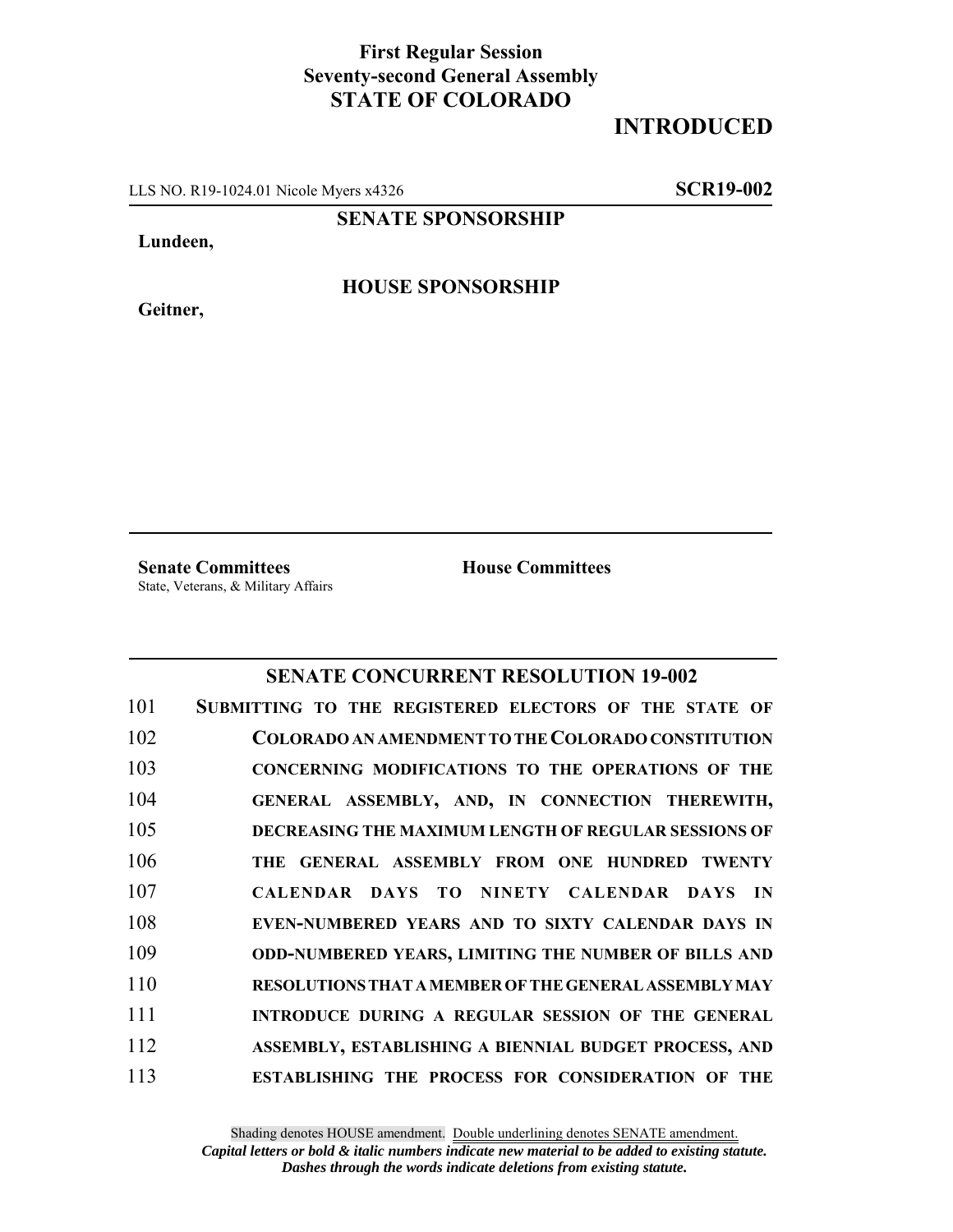## **Resolution Summary**

*(Note: This summary applies to this resolution as introduced and does not reflect any amendments that may be subsequently adopted. If this resolution passes third reading in the house of introduction, a resolution summary that applies to the reengrossed version of this resolution will be available at http://leg.colorado.gov/.)*

The resolution makes the following changes regarding the operations of the general assembly:

- Decreases the maximum length of regular sessions of the general assembly from 120 calendar days to 90 calendar days in even-numbered years and 60 calendar days in odd-numbered years;
- ! Requires a biennial budget session to be held in every even-numbered year;
- ! Limits the number of bills that a member of the general assembly may introduce to 2 bills in any regular session of the general assembly, excluding bills for appropriations and bills recommended by legislative committees;
- ! Limits the number of resolutions that a member of the general assembly may introduce to 2 resolutions in any regular session of the general assembly. This includes resolutions, joint resolutions, and concurrent resolutions, but excludes resolutions on the question of adjournment or relating solely to the transaction of business between the 2 houses.
- ! Allows both houses of the general assembly to create a restrictive process to authorize an exemption from the specified bill and resolution limits;
- ! Beginning with the fiscal year commencing on July 1, 2022, implements a biennial state budget cycle and specifies how the general assembly will apply existing constitutional requirements to the biennial budget process; and
- ! Establishes the process for consideration of a general appropriation bill.
- 1 WHEREAS, The clauses appearing before section 1 of this
- 2 measure express the intent of the general assembly in adopting the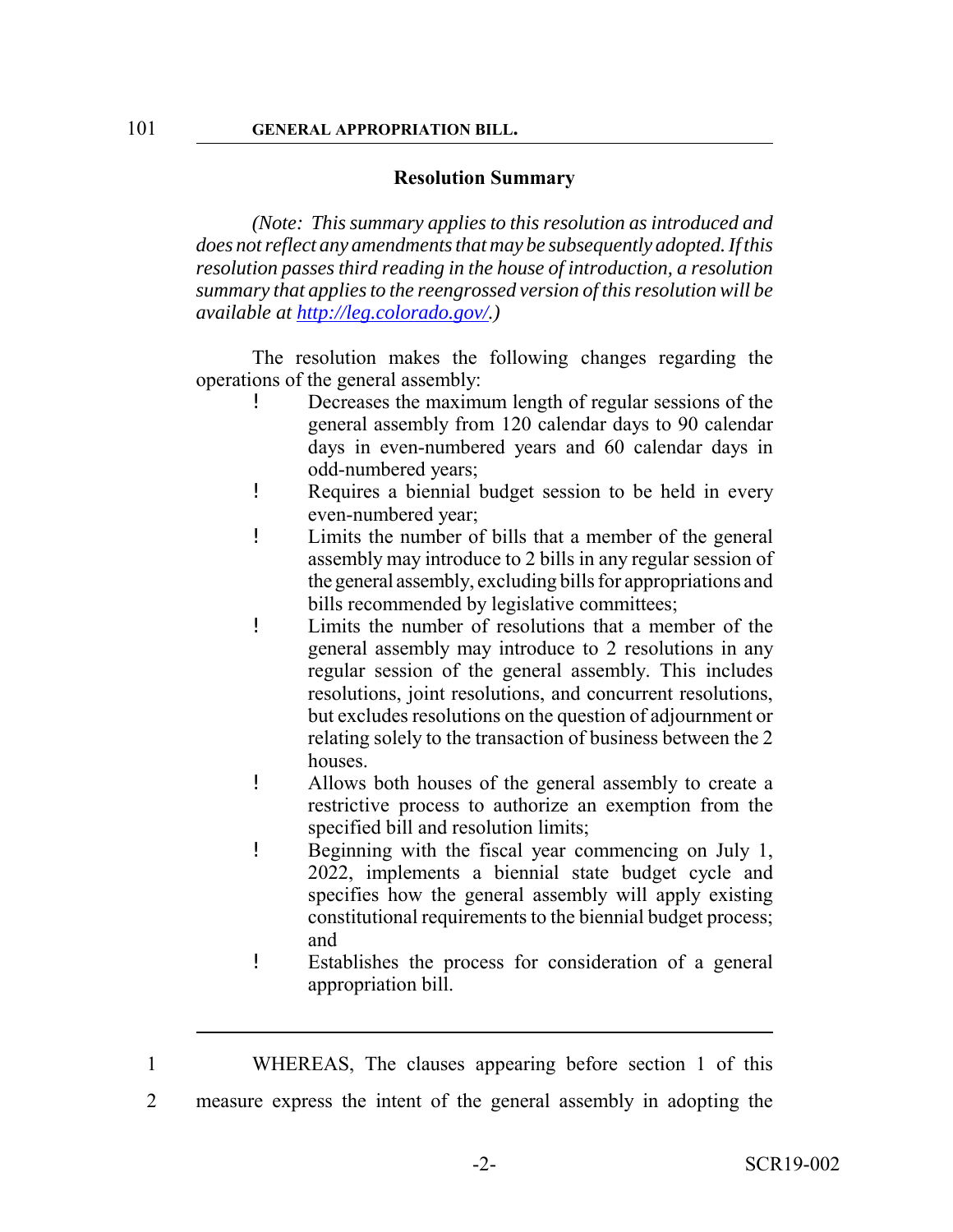measure and are intended to be included as part of the text of the measure for purposes of publication pursuant to section 1-40-124, Colorado Revised Statutes, and the ballot information booklet pursuant to section 1 (7.5) of article V of the state constitution and section 1-40-124.5, Colorado Revised Statutes; and

 WHEREAS, Gallup polling data show that a majority of Americans think the government does too much; and

 WHEREAS, More Americans think there are too many regulations than think there are too few or just the right amount of regulations; and WHEREAS, Based on statistics prepared by the office of 11 legislative legal services, roughly 60% of bills offered each year by the Colorado general assembly are passed in both chambers and signed into law by the governor, causing the taxpayers of Colorado to spend roughly 14 \$41,000 per bill, based on estimates prepared by the national conference of state legislatures, on bills that don't pass; and

 WHEREAS, A reduction in the number of bills allotted to each legislator will cause the legislative caucus to work together on putting forth the bills each year that are most important to the financial success and safety of Coloradans; now, therefore,

 *Be It Resolved by the Senate of the Seventy-second General Assembly of the State of Colorado, the House of Representatives concurring herein:*

 **SECTION 1.** At the election held on November 3, 2020, the secretary of state shall submit to the registered electors of the state the 25 ballot title set forth in section 2 for the following amendment to the state constitution:

In the constitution of the state of Colorado, **amend** section 7 of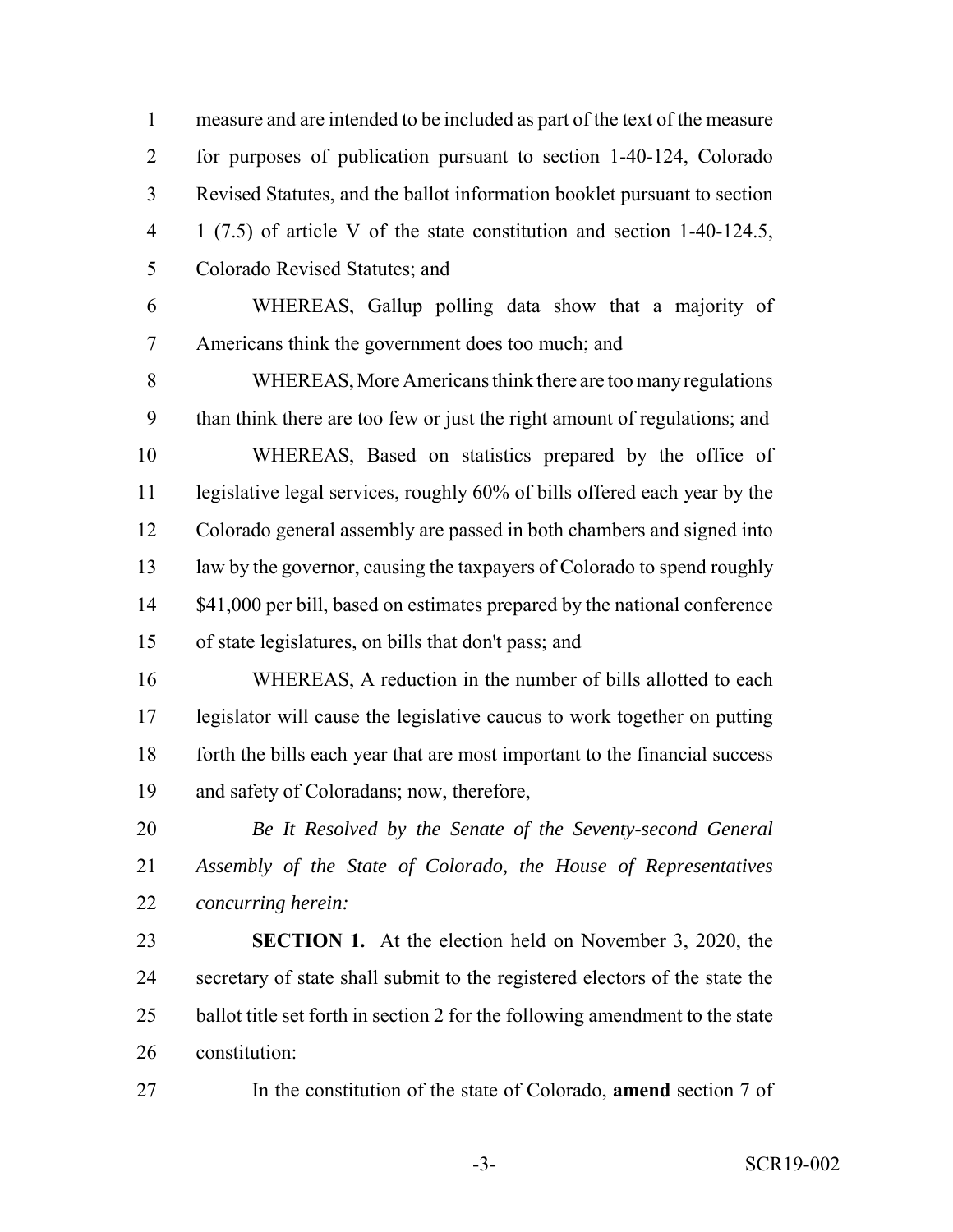article V as follows:

 **Section 7. General assembly - shall meet when - term of members - committees.** The general assembly shall meet in regular session at 10 a.m. no later than the second Wednesday of January of each year. The general assembly shall meet at other times when convened in special session by the governor pursuant to section 9 of article IV of this constitution or by written request by two-thirds of the members of each house to the presiding officer of each house to consider only those subjects specified in such request. The term of service of the members of the general assembly shall begin on the convening of the first regular session of the general assembly next after their election. The committees of the general assembly, unless otherwise provided by the general assembly, shall expire on the convening of the first regular session after 14 a general election. Regular sessions of the general assembly HELD IN EVEN-NUMBERED YEARS SHALL BE THE BIENNIAL BUDGET SESSION AND 16 shall not exceed one hundred twenty NINETY CONSECUTIVE calendar days. REGULAR SESSIONS OF THE GENERAL ASSEMBLY HELD IN ODD-NUMBERED YEARS SHALL NOT EXCEED SIXTY CONSECUTIVE CALENDAR DAYS.

 In the constitution of the state of Colorado, **amend** section 17 of article V as follows:

 **Section 17. No law passed but by bill - amendments - resolutions - limitations.** (1) No law shall be passed except by bill, and no bill shall be so altered or amended on its passage through either house as to change its original purpose.

 (2) A MEMBER OF THE GENERAL ASSEMBLY SHALL NOT INTRODUCE MORE THAN TWO BILLS IN A REGULAR SESSION OF THE GENERAL ASSEMBLY, EXCLUDING BILLS FOR APPROPRIATIONS AND BILLS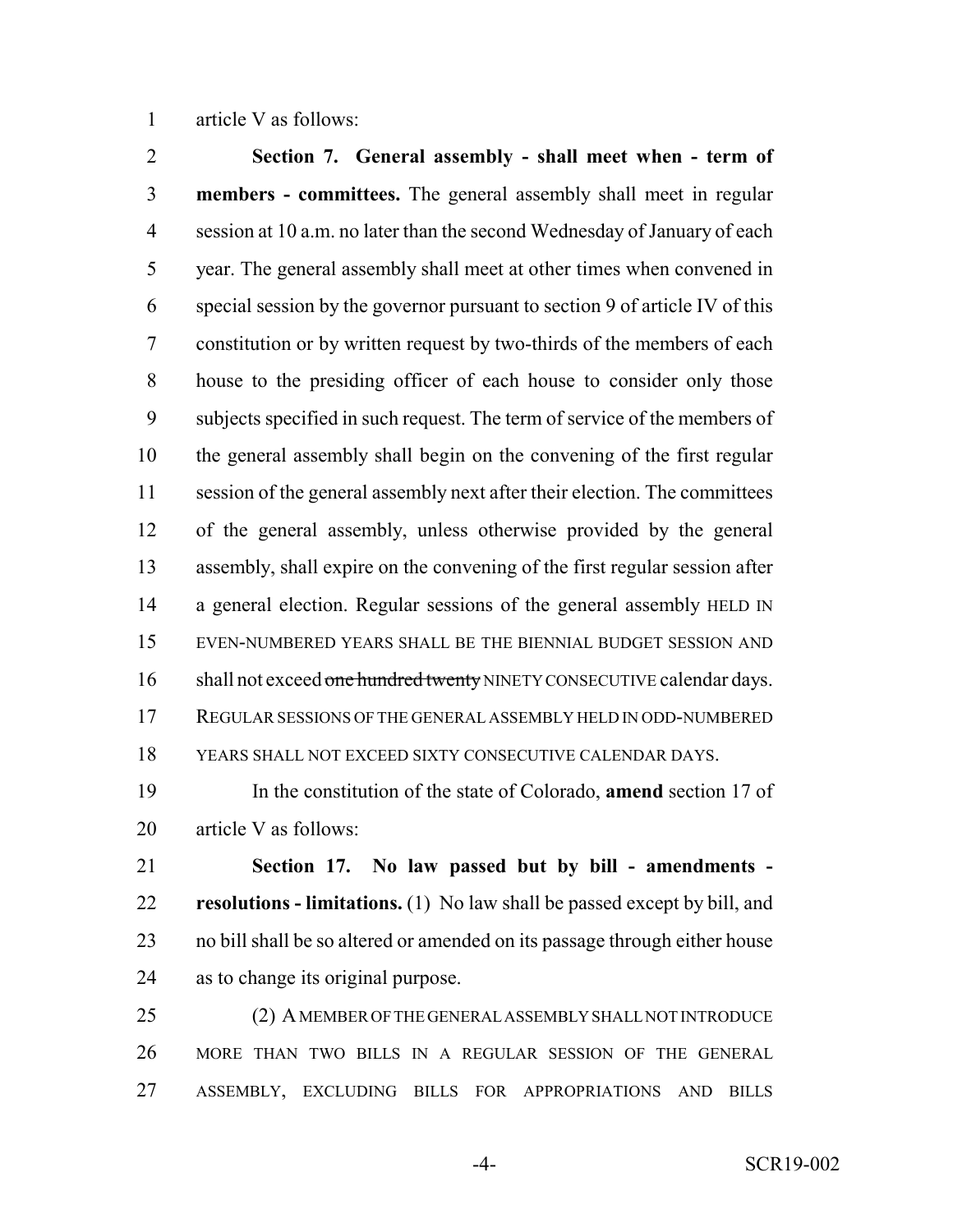RECOMMENDED BY COMMITTEES THAT ARE CREATED BY THE GENERAL ASSEMBLY AND THAT MEET DURING THE LEGISLATIVE SESSION, DURING THE INTERIM, OR DURING BOTH THE LEGISLATIVE SESSION AND THE INTERIM. NOTWITHSTANDING THE PROVISIONS OF THIS SUBSECTION (2), EACH HOUSE OF THE GENERAL ASSEMBLY MAY ESTABLISH A RESTRICTIVE PROCESS BY WHICH A MEMBER OF THE GENERAL ASSEMBLY MAY OBTAIN PERMISSION TO INTRODUCE MORE THAN TWO BILLS DURING ANY REGULAR SESSION OF THE GENERAL ASSEMBLY. NOTHING IN THIS SUBSECTION (2) SHALL LIMIT THE NUMBER OF BILLS ORIGINATING IN THE OTHER HOUSE THAT A LEGISLATOR MAY INTRODUCE IN THE SECOND HOUSE.

 (3) A MEMBER OF THE GENERAL ASSEMBLY SHALL NOT INTRODUCE MORE THAN TWO RESOLUTIONS, INCLUDING RESOLUTIONS, JOINT RESOLUTIONS, AND CONCURRENT RESOLUTIONS, IN A REGULAR SESSION OF ANY GENERAL ASSEMBLY. NOTWITHSTANDING THE PROVISIONS OF THIS SUBSECTION (3), EACH HOUSE OF THE GENERAL ASSEMBLY MAY ESTABLISH A RESTRICTIVE PROCESS BY WHICH A MEMBER OF THE GENERAL ASSEMBLY MAY OBTAIN PERMISSION TO INTRODUCE MORE THAN TWO RESOLUTIONS DURING A REGULAR SESSION OF ANY GENERAL ASSEMBLY.THE LIMITATION ON THE NUMBER OF RESOLUTIONS THAT A MEMBER OF THE GENERAL ASSEMBLY MAY INTRODUCE PURSUANT TO THIS SUBSECTION (3) DOES NOT APPLY, IN ANY SESSION OF THE GENERAL ASSEMBLY, TO A RESOLUTION ON 22 THE QUESTION OF ADJOURNMENT OR A RESOLUTION RELATING SOLELY TO THE TRANSACTION OF BUSINESS BETWEEN THE TWO HOUSES.

 In the constitution of the state of Colorado, **amend** section 32 of article V as follows:

 **Section 32. Appropriation bills - biennial budget cycle.** 27 (1) (a) BEGINNING WITH THE FISCAL YEAR COMMENCING ON JULY 1, 2022,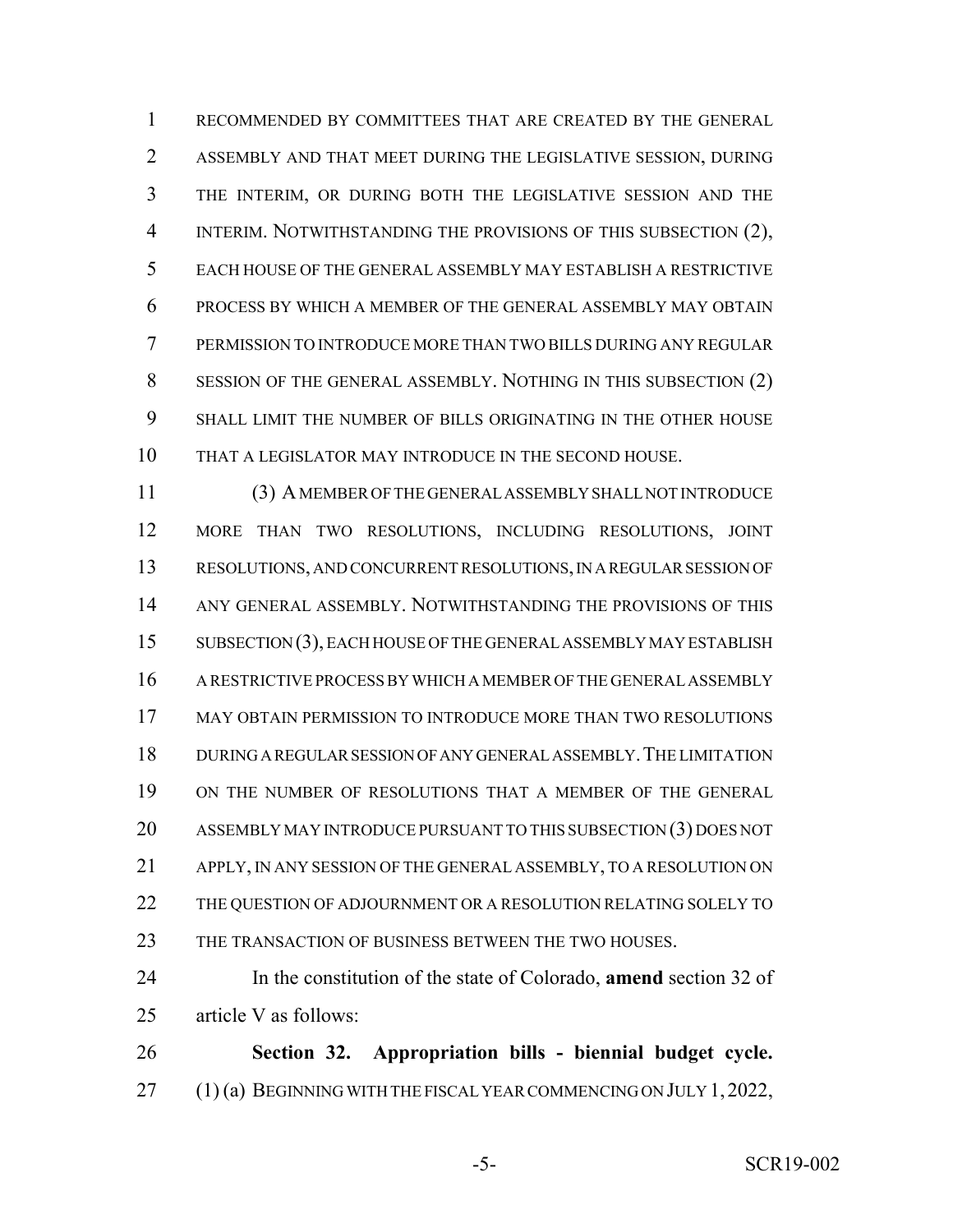THE GENERAL ASSEMBLY SHALL FOLLOW A BIENNIAL STATE BUDGET CYCLE. THE GENERAL ASSEMBLY SHALL INTRODUCE AND CONSIDER A GENERAL APPROPRIATION BILL AND ANY SUPPLEMENTAL APPROPRIATION BILLS IN THE SECOND REGULAR SESSION OF EACH GENERAL ASSEMBLY.

 (b) THE FOLLOWING SHALL BE THE PROCESS USED FOR PURPOSES OF CONSIDERING A GENERAL APPROPRIATION BILL:

 (I) THE JOINT BUDGET COMMITTEE SHALL HOLD HEARINGS AS REQUIRED TO REVIEW THE EXECUTIVE BUDGET AND THE BUDGET REQUESTS OF EACH STATE AGENCY AND INSTITUTION, INCLUDING PROPOSALS FOR CONSTRUCTION OF CAPITAL IMPROVEMENTS, AND SHALL 11 PREPARE FOR INTRODUCTION A GENERAL APPROPRIATION BILL;

 (II) AFTER INTRODUCTION OF THE GENERAL APPROPRIATION BILL, THE JOINT BUDGET COMMITTEE SHALL DIVIDE THE GENERAL APPROPRIATION BILL INTO CATEGORIES RELATED TO THE SUBJECT MATTER EXPERTISE OF EACH COMMITTEE OF REFERENCE IN EACH HOUSE OF THE GENERAL ASSEMBLY, AND SUCH PORTIONS OF THE GENERAL APPROPRIATION BILL SHALL BE REFERRED TO THE COMMITTEES OF REFERENCE SPECIFIED BY THE JOINT BUDGET COMMITTEE FOR CONSIDERATION. EACH COMMITTEE OF REFERENCE SHALL CONSIDER THOSE PORTIONS OF THE GENERAL APPROPRIATION BILL RELATED TO THE SUBJECT MATTER EXPERTISE OF THE COMMITTEE OF REFERENCE. THE COMMITTEES OF REFERENCE MAY ALTER THE RELEVANT SECTIONS OF THE GENERAL APPROPRIATION BILL; EXCEPT THAT THE COMMITTEES OF REFERENCE SHALL NOT INCREASE TOTAL FUNDING PROVIDED FOR ANY PARTICULAR STATE AGENCY OR INSTITUTION. UPON COMPLETION OF THE REVIEW, THE COMMITTEES OF REFERENCE SHALL MOVE THEIR PORTIONS OF THE GENERAL APPROPRIATION BILL TO THE APPROPRIATIONS COMMITTEE,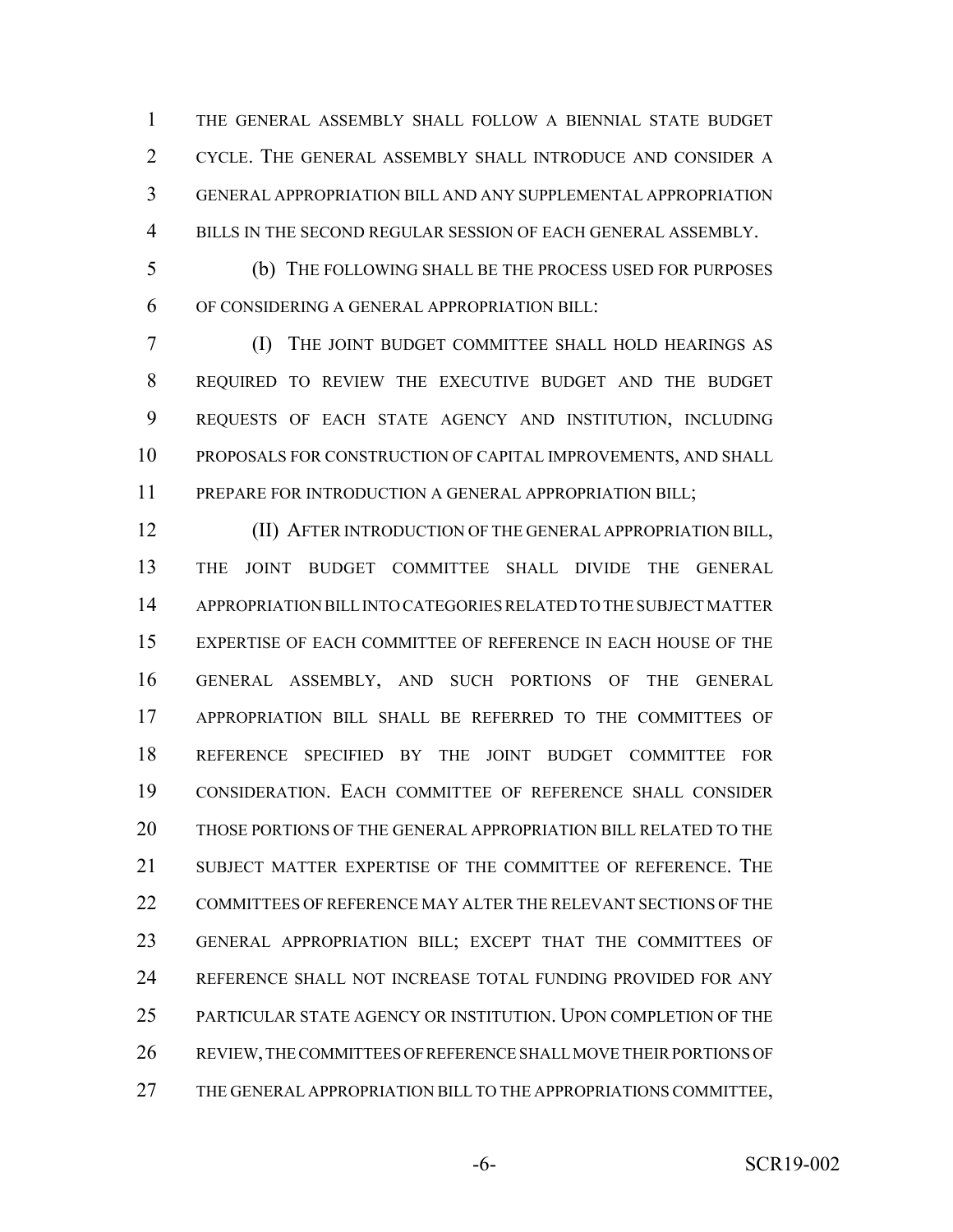OR ANY SUCCESSOR COMMITTEE.

 (III) THE APPROPRIATIONS COMMITTEE, OR ANY SUCCESSOR COMMITTEE, SHALL CONSIDER THE ENTIRE GENERAL APPROPRIATION BILL AFTER CONSIDERATION BY THE COMMITTEES OF REFERENCE AND, UPON COMPLETION OF THE REVIEW, SHALL ACT ON THE BILL AS REQUIRED BY RULE; AND

 (IV) IN CASE OF ANY DIFFERENCE BETWEEN THE TWO HOUSES UPON THE GENERAL APPROPRIATION BILL, THE TWO COMMITTEES APPOINTED BY THE HOUSES SHALL BE JOINTLY COMPOSED OF AN EQUAL 10 NUMBER OF MEMBERS SERVING ON THE JOINT BUDGET COMMITTEE AND MEMBERS NOT SERVING ON THE JOINT BUDGET COMMITTEE.

**(c)** THE REQUIREMENT SPECIFIED IN SECTION 2 OF ARTICLE X OF THIS CONSTITUTION SHALL APPLY TO EACH FISCAL YEAR ON THE BIENNIAL STATE BUDGET CYCLE.

 (d) THE GENERAL ASSEMBLY SHALL ENACT, AMEND, OR REPEAL ANY LAWS OR RULES NECESSARY TO IMPLEMENT THE PROVISIONS OF THIS 17 SUBSECTION (1).

 (2) The general appropriation bill shall embrace nothing but appropriations for the expense of the executive, legislative and judicial departments of the state, state institutions, interest on the public debt and for public schools. All other appropriations shall be made by separate bills, each embracing but one subject.

 **SECTION 2.** Each elector voting at the election may cast a vote either "Yes/For" or "No/Against" on the following ballot title: "Shall there be an amendment to the Colorado constitution concerning modifications to the operations of the general assembly, and, in connection therewith, decreasing the maximum length of regular sessions